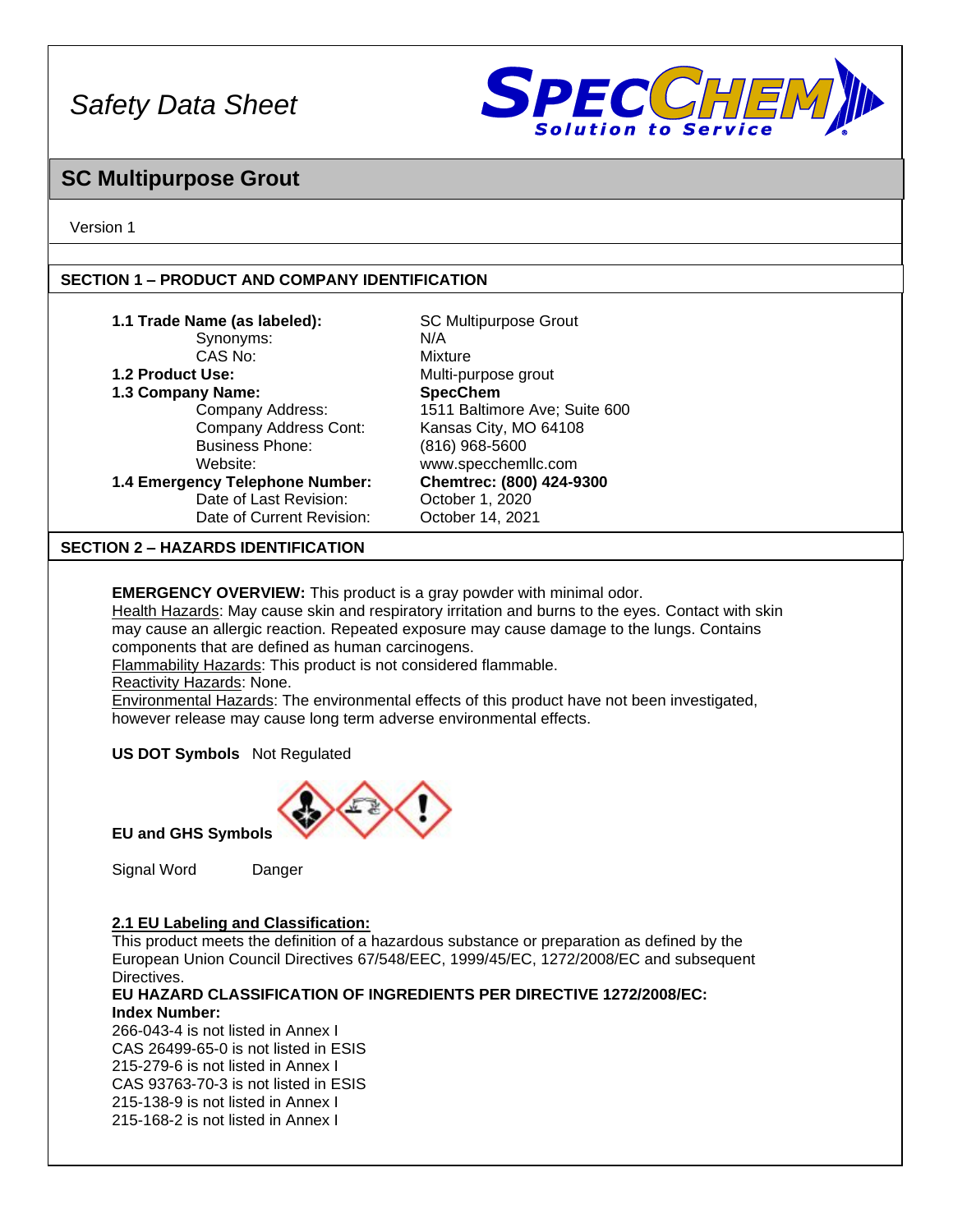

# **SC Multipurpose Grout**

| Version 1                                                                                                                        |                                                                                                                                                                                                                                                                                                                                                                                                                                                                                                                                                                                                                                                                  |  |
|----------------------------------------------------------------------------------------------------------------------------------|------------------------------------------------------------------------------------------------------------------------------------------------------------------------------------------------------------------------------------------------------------------------------------------------------------------------------------------------------------------------------------------------------------------------------------------------------------------------------------------------------------------------------------------------------------------------------------------------------------------------------------------------------------------|--|
| 202-049-5 index number is 601-052-00-2<br>Substances not listed either individually or in group entries must be self classified. |                                                                                                                                                                                                                                                                                                                                                                                                                                                                                                                                                                                                                                                                  |  |
| <b>Components Contributing to Classification:</b>                                                                                | Portland Cement, Plaster of Paris, Limestone,<br>Perlite, Calcium Oxide, Diiron Trioxide,<br>Naphthalene                                                                                                                                                                                                                                                                                                                                                                                                                                                                                                                                                         |  |
| 2.2 Label Elements:<br><b>GHS Hazard Classifications:</b>                                                                        | <b>Carcinogenicity Category 2</b><br>STOT - SE Category 3 (Respiratory System)<br><b>Skin Irritation Category 2</b><br><b>Skin Sensitization Category 1</b><br>Eye Damage Category 1                                                                                                                                                                                                                                                                                                                                                                                                                                                                             |  |
| <b>Hazard Statements:</b>                                                                                                        | H351 Suspected of causing cancer<br>H335 May cause respiratory irritation<br>H315 Causes skin irritation<br>H317 May cause an allergic skin reaction<br>H318 Causes serious eye damage                                                                                                                                                                                                                                                                                                                                                                                                                                                                           |  |
| <b>Precautionary Statements:</b>                                                                                                 | P201 Obtain special instructions before use.<br>P202 Do not handle until all safety precautions<br>have been read and understood.<br>P <sub>260</sub> Do not breath<br>dust/fume/gas/mist/vapours/spray.<br>P264 Wash thoroughly after handling.<br>P271 Use only outdoors or in a well-ventilated<br>area.<br>P272 Contaminated work clothing should not be<br>allowed out of the workplace<br>P270 Do not eat, drink or smoke when using<br>this product.<br>P280 Wear protective gloves/eye<br>protection/face protection                                                                                                                                     |  |
| <b>Response Statements:</b>                                                                                                      | P308+P313 IF exposed or concerned: Get<br>medical advice/attention.<br>P304+P340 IF INHALED: Remove person to<br>fresh air and keep comfortable for breathing.<br>P312 Call a POISON CENTER/Doctor if you<br>feel unwell.<br>P302+P352 IF ON SKIN: Wash with plenty of<br>water.<br>P333+P312 If skin irritation or rash occurs: Get<br>medical advice/attention.<br>P362+P364 Take off contaminated clothing and<br>wash it before reuse.<br>P305+P351+P338 IF IN EYES: Rinse<br>cautiously with water for several minutes.<br>Remove contact lenses, if present and easy to<br>do. Continue rinsing.<br>P310 Immediately call a POISON<br><b>CENTER/Doctor</b> |  |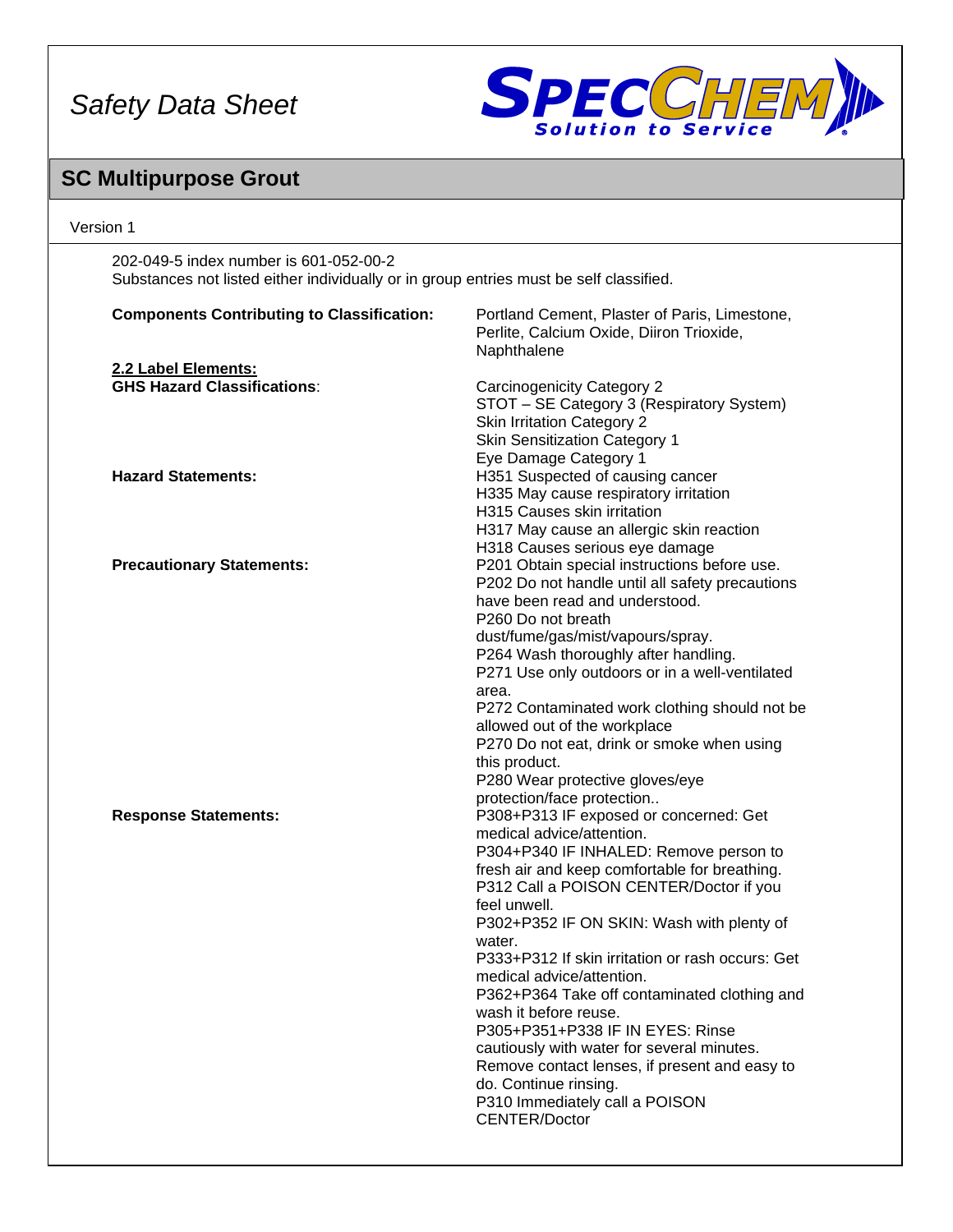

# **SC Multipurpose Grout**

#### Version 1

| <b>Storage Statements:</b>  | P403+P233 Store in a well-ventilated place.<br>Keep container tightly closed.<br>P405 Store locked up.         |
|-----------------------------|----------------------------------------------------------------------------------------------------------------|
| <b>Disposal Statements:</b> | P501 Dispose of contents/container in<br>accordance with<br>local/regional/national/international regulations. |

## **2.3 Health Hazards or Risks From Exposure:**

**Symptoms of Overexposure by Route of Exposure:**

The most significant routes of overexposure for this product are by contact with skin or eyes. The symptoms of overexposure are described in the following paragraphs.

#### **Acute:**

Inhalation: May cause respiratory irritation.

Skin Contact: May cause irritation to skin.

Eye Contact: Contact with the eyes may cause burns or irritation.

Ingestion: May cause gastrointestinal irritation, nausea, and vomiting.

**Chronic:** Repeated exposure may cause skin dryness or cracking.

#### **Target Organs:**

Acute: Eyes, Skin, Respiratory Chronic: Lung, Skin

## **SECTION 3 – COMPOSITION / INFORMATION ON INGREDIENTS**

| <b>Hazardous Ingredients</b>                | $WT\%$    | <b>CAS No.</b> | <b>EINECS No.</b> | <b>Hazard Classification</b>                         |
|---------------------------------------------|-----------|----------------|-------------------|------------------------------------------------------|
| <b>Portland Cement</b>                      | $< 50\%$  | 65997-15-1     | 266-043-4         | STOT SE3, Skin Irrit. 2, Eye Dam. 1, Skin Sens. 1    |
| Crystalline Silica (Quartz)/<br>Silica Sand | < 50%     | 14808-60-7     | 238-878-4         | Carc. 2, STOT RE2                                    |
| Limestone                                   | 10-15%    | 1317-65-3      | 215-279-6         | Skin Irrit. 3, Eye Irrit. 2B                         |
| Fly Ash                                     | < 15%     | 681131-74-8    | N/A               | N/A                                                  |
| Napthalene                                  | $< 0.4\%$ | $91 - 20 - 3$  | 202-049-5         | Acute Tox. 4, Carc. 2, Aquatic Acute 1, Aquatic Chrd |

Balance of other ingredients are non-hazardous or less than 1% in concentration (or 0.1% for carcinogens, reproductive toxins, or respiratory sensitizers).

**Note:** All WHMIS required information is included in appropriate sections based on the ANSI Z400.1-2010 format. This product has been classified in accordance with the hazard criteria of the CPR and the MSDS contains all the information required by the CPR, EU Directives and the Japanese Industrial Standard JIS Z 7250:2000

### **SECTION 4 – FIRST AID MEASURES**

#### **4.1 Description of First Aid Measures:**

**Eye Contact:** If product enters the eyes, flush with plenty of water or eye wash solution for several minutes. Remove contacts if present and easy to do. Seek medical attention if irritation persists. **Skin Contact:** Wash skin thoroughly with soap and water after handling. Seek medical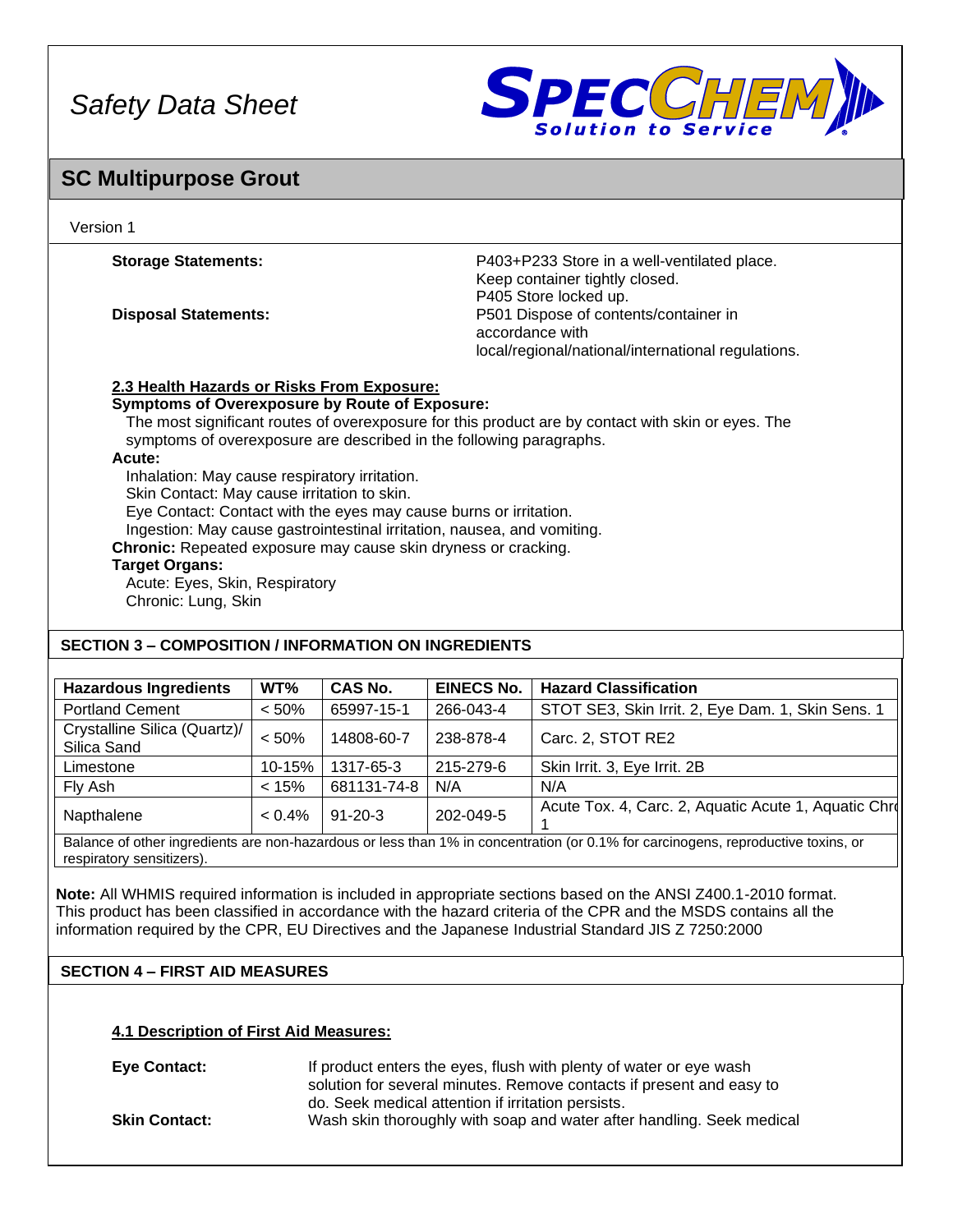

## Version 1 **SC Multipurpose Grout** attention if irritation develops and persists. **Inhalation:** If breathing becomes difficult, remove victim to fresh air. If necessary, use artificial respiration to support vital functions. Seek medical attention. **Ingestion:** If product is swallowed, call physician or poison center immediately. If professional advice is not available, do not induce vomiting. Never induce vomiting or give dilutents (milk or water) to someone who is unconscious, having convulsions, or who cannot swallow. Seek medical advice. Take a copy of the label and/or SDS with the victim to the health professional. **Medical Conditions Generally Aggravated By Exposure:** Pre-existing skin, respiratory system or eye problems may be aggravated by prolonged contact. **4.2 Symptoms and Effects Both Acute and Delayed:** Exposure to skin and respiratory may cause irritation. Contact with the eyes may cause burns. Contact with skin may cause an allergic reaction. Repeated exposure may cause damage to the lungs. **4.3 Recommendations to Physicians:** Treat symptoms and eliminate overexposure. **5.1 Fire Extinguishing Materials: Use the following fire extinguishing materials: Water Spray:** Yes **Foam:** Yes **Halon:** Yes **Carbon Dioxide:** Yes **Dry Chemical:** Yes **Other:** Any "C" Class **5.2 Unusual Fire and Explosion Hazards: Irritating and toxic fumes may be produced at high temperatures. Use of water may result if the formation of a toxic aqueous solution. Do not allow run-off from fire fighting to enter drains or water courses.** Explosive Sensitivity to Mechanical Impact: No Explosive Sensitivity to Static Discharge: No **5.3 Special Fire-Fighting Procedures:** • Incipient fire responders should wear eye protection. • Structural firefighters must wear Self-Contained Breathing Apparatus (SCBA) and full protective equipment. • Isolate materials not yet involved in the fire and protect personnel. • Move containers from fire area if this can be done without risk; otherwise, cool with carefully applied water spray. **SECTION 5 – FIRE FIGHTING MEASURES**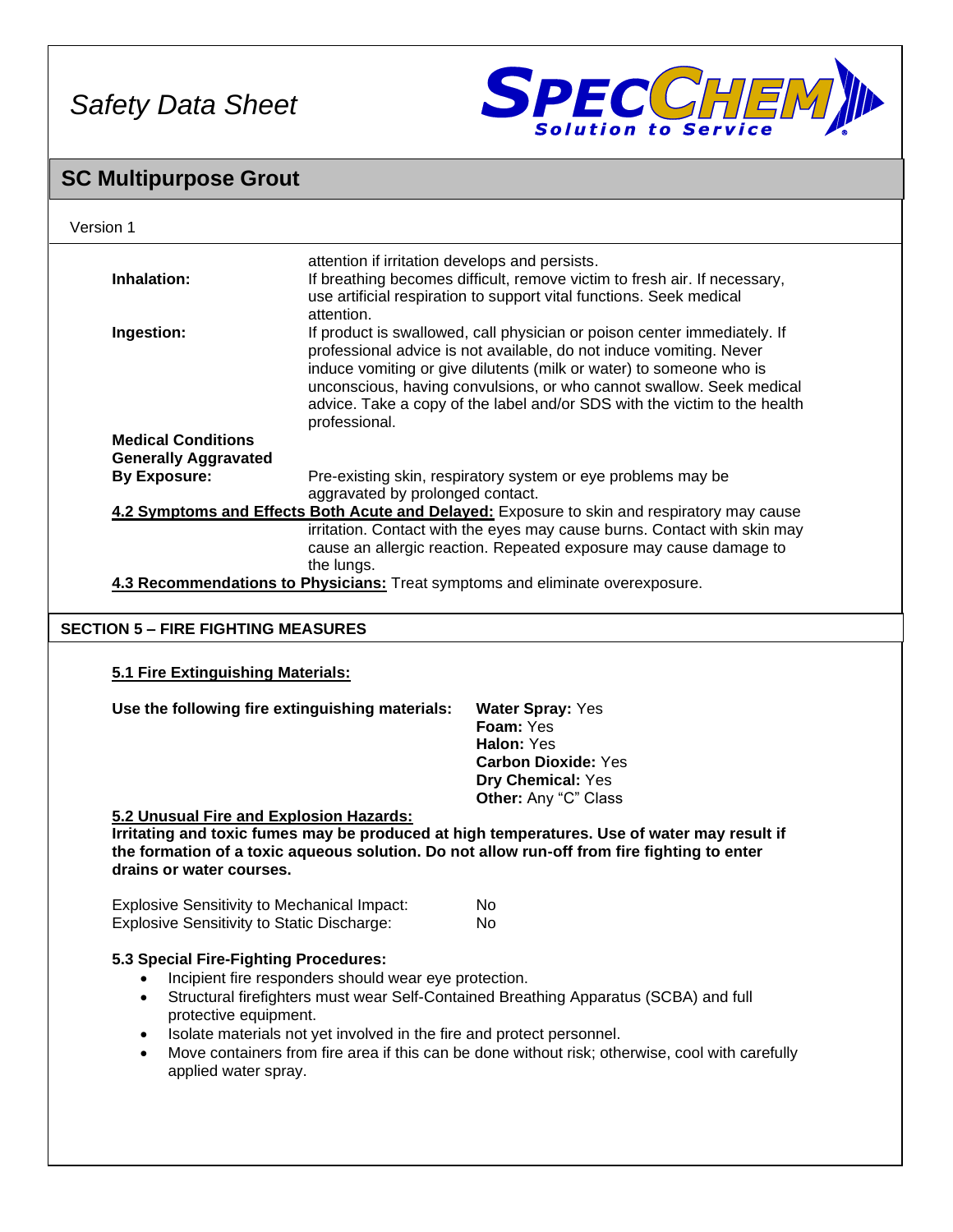

# **SC Multipurpose Grout**

### Version 1

• If possible, prevent run-off water from entering storm drains, bodies of water, or other environmentally sensitive areas.



## **SECTION 6 – ACCIDENTAL RELEASE MEASURES (STEPS FOR SPILLS)**

### **6.1 Personal Precautions, Protective Equipment and Emergency Procedures:**

Use cautious judgment when cleaning up spill. Wear suitable protective clothing, gloves, and eye/face protection.

#### **6.2 Environmental Precautions:**

If liquid was introduced, construct a dike to prevent spreading. Keep out of sewers, storm drains, surface waters, and soils.

#### **6.3 Spill and Leak Response:**

#### **Small Spills:**

- Collect material via broom or mop. Place in tightly sealed containers for proper disposal.
- Approach spill areas with caution.
- If liquid was introduced, create a dike or trench to contain material.
- Soak up with absorbent material such as clay, sand or other suitable non-reactive material.

### **Large Spills:**

- Place in leak-proof containers. Seal tightly for proper disposal.
- Dispose of in accordance with U.S. Federal, State, and local hazardous waste disposal regulations and those of Canada and its Provinces, those of Australia, Japan and EU Member States (see Section 13, Disposal Considerations).

### **SECTION 7 - HANDLING AND STORAGE**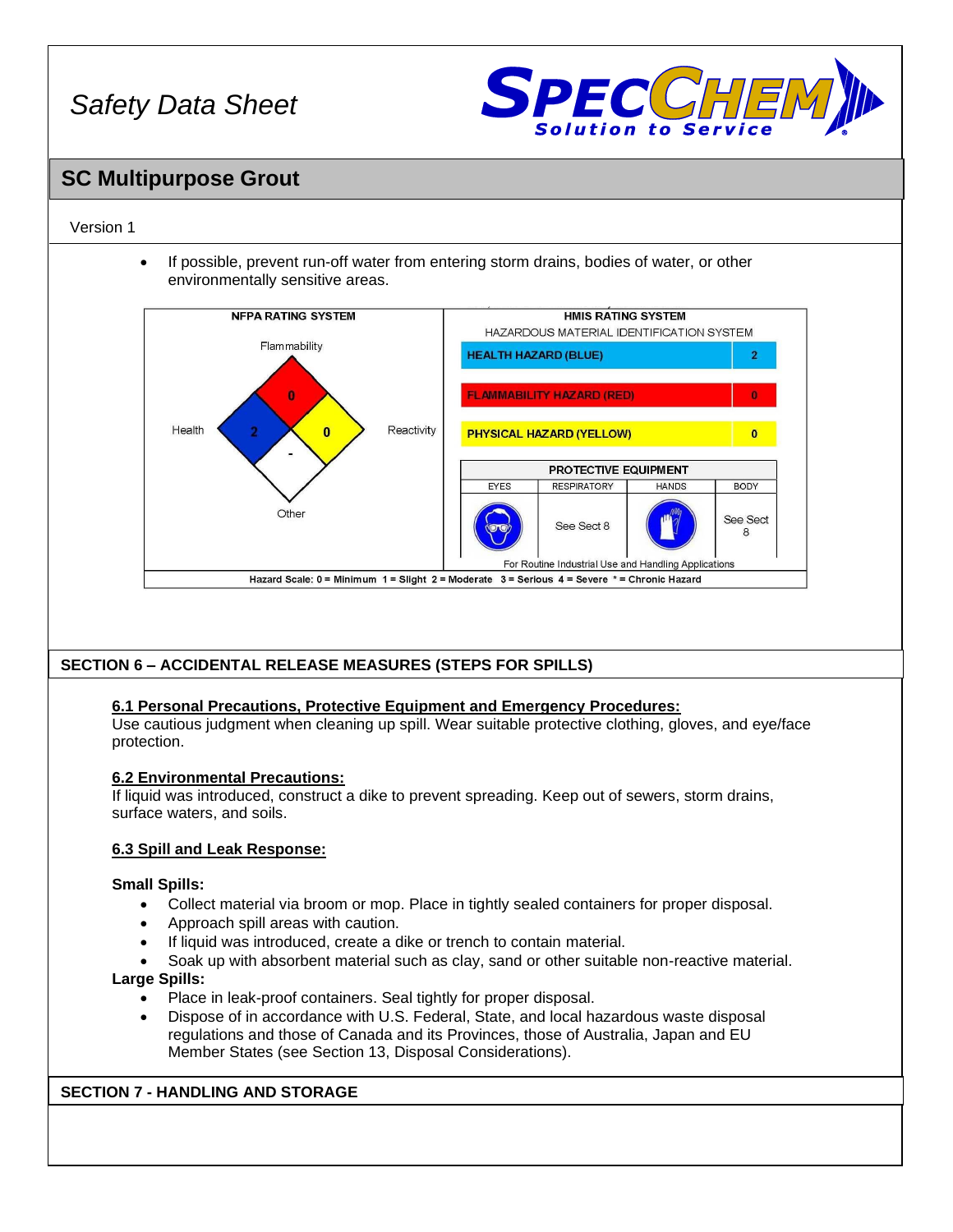

## **SC Multipurpose Grout**

#### Version 1

## **7.1 Precautions for Safe Handling:**

To prevent eye contact under the foreseeable conditions of use, wear appropriate safety eyewear. When handling, do not eat, drink, or smoke. Wash thoroughly after handling.

#### **7.2 Storage and Handling Practices:**

Keep away from incompatible materials. Keep container closed when not in use and store in well ventilated area.

#### **7.3 Specific Uses:**

Multi-purpose grout.

### **SECTION 8 – EXPOSURE CONTROLS / PERSONAL PROTECTION**

#### **8.1 Exposure Parameters:**

| Ingredients                                 | CAS No.       | <b>OSHA PEL</b>                               | <b>NIOSH PEL</b>                           | <b>ACGIH TWA</b>    |
|---------------------------------------------|---------------|-----------------------------------------------|--------------------------------------------|---------------------|
| <b>Portland Cement</b>                      | 65997-15-1    | TWA 5 mg/m3 (resp)<br>TWA 15 mg/m3 (total)    | TWA 5 mg/m3 (resp)<br>TWA 10 mg/m3 (total) | 10 mg/m $3$ (total) |
| Crystalline Silica (Quartz)/<br>Silica Sand | 14808-60-7    | TWA 0.1 mg/m3 (resp)<br>TWA 0.3 mg/m3 (total) | Ca TWA 0.05 mg/m3                          | $0.025$ mg/m3       |
| Naphthalene                                 | $91 - 20 - 3$ | TWA 10 ppm (50 mg/m3)                         | TWA 10 ppm (50<br>mg/m3)                   | <b>Not Listed</b>   |
| Fly Ash                                     | 681131-74-8   | TWA 5 $mg/m3$                                 | TWA 5mg/m3                                 | <b>Not Listed</b>   |

### **8.2 Exposure Controls:**

**Ventilation and Engineering Controls:** Use with adequate ventilation to ensure

exposure levels are maintained below the limits provided above.

*The following information on appropriate Personal Protective Equipment is provided to assist employers in complying with OSHA regulations found in 29 CFR Subpart I (beginning at 1910.132), or standards of EU member states (including EN 149 for respiratory PPE, and EN 166 for face/eye protection), and those of Japan. Please reference applicable regulations and standards for relevant details.*

| <b>Respiratory Protection:</b> | Maintain airborne contaminant concentrations<br>below guidelines listed above. Use only<br>respiratory protection authorized in the U.S.<br><b>Federal OSHA Respiratory Protection Standard</b><br>(29 CFR 1910.134), equivalent U.S. State<br>standards, Canadian CSA Standard Z94.4-93,<br>the European Standard EN149, or EU member<br>states. |
|--------------------------------|---------------------------------------------------------------------------------------------------------------------------------------------------------------------------------------------------------------------------------------------------------------------------------------------------------------------------------------------------|
| <b>Eye Protection:</b>         | Safety glasses or goggles are required.<br>If necessary, refer to U.S. OSHA 29 CFR<br>1910.133, Canadian Standards, and the<br>European Standard EN166, Australian<br>Standards, or relevant Japanese Standards.                                                                                                                                  |
| <b>Hand Protection:</b>        | Chemical resistant gloves are required to<br>prevent skin contact. If necessary, refer to U.S.<br>OSHA 29 CFR 1910.138, the European                                                                                                                                                                                                              |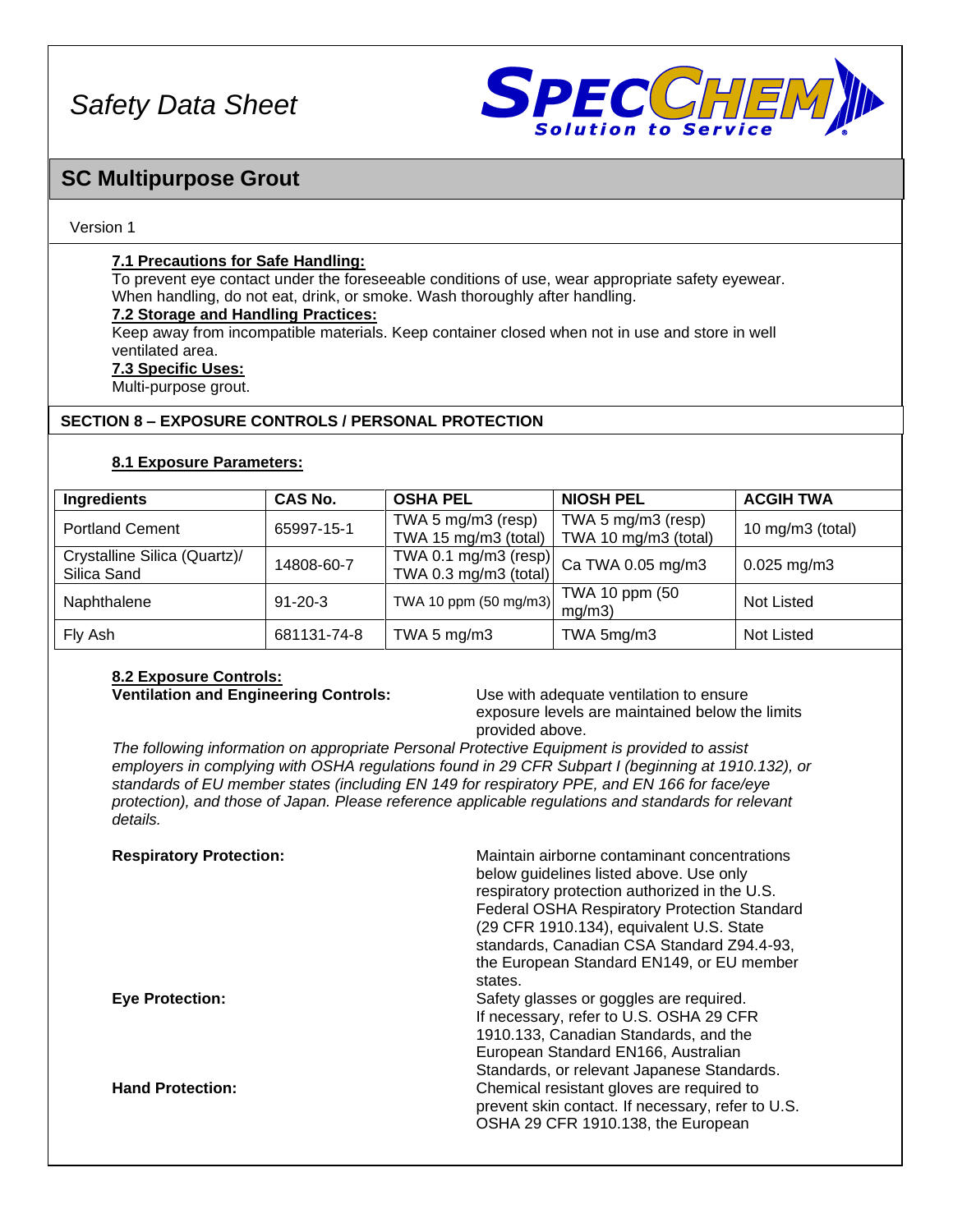

# **SC Multipurpose Grout**

| Version 1                                                                                                                                                                                                                                                                                                                                                                                                                                                                                                                                                                                                                                                                                                                                                                                                                                                                                                                                                                                       |                                                                                                                                                                                                                                                                                                                                                                                                                                                                                                                                                                                                                                |  |
|-------------------------------------------------------------------------------------------------------------------------------------------------------------------------------------------------------------------------------------------------------------------------------------------------------------------------------------------------------------------------------------------------------------------------------------------------------------------------------------------------------------------------------------------------------------------------------------------------------------------------------------------------------------------------------------------------------------------------------------------------------------------------------------------------------------------------------------------------------------------------------------------------------------------------------------------------------------------------------------------------|--------------------------------------------------------------------------------------------------------------------------------------------------------------------------------------------------------------------------------------------------------------------------------------------------------------------------------------------------------------------------------------------------------------------------------------------------------------------------------------------------------------------------------------------------------------------------------------------------------------------------------|--|
| <b>Body Protection:</b>                                                                                                                                                                                                                                                                                                                                                                                                                                                                                                                                                                                                                                                                                                                                                                                                                                                                                                                                                                         | Standard DIN EN 374, the appropriate<br>Standards of Canada, Australian Standards, or<br>relevant Japanese Standards.<br>Use body protect appropriate to task being<br>performed.<br>If necessary, refer to appropriate Standards of<br>Canada, or appropriate standards of the EU,<br>Australian Standards, or relevant Japanese<br>Standards. If a hazard of injury to the feet exists<br>due to falling objects, rolling objects, where<br>objects may pierce the soles of the feet or where<br>employee's feet may be exposed to electrical<br>hazards, use foot protection, as described in<br>U.S. OSHA 29 CFR 1910.136. |  |
| <b>SECTION 9 - PHYSICAL AND CHEMICAL PROPERTIES</b>                                                                                                                                                                                                                                                                                                                                                                                                                                                                                                                                                                                                                                                                                                                                                                                                                                                                                                                                             |                                                                                                                                                                                                                                                                                                                                                                                                                                                                                                                                                                                                                                |  |
|                                                                                                                                                                                                                                                                                                                                                                                                                                                                                                                                                                                                                                                                                                                                                                                                                                                                                                                                                                                                 |                                                                                                                                                                                                                                                                                                                                                                                                                                                                                                                                                                                                                                |  |
| 9.1 Information on Basic Physical and Chemical Properties:<br>ppearance (Physical State and Color): Gray powder<br><b>Odor: Minimal</b><br>Odor Threshold: No data available<br>pH: No data available<br>Melting/Freezing Point: No data available<br><b>Boiling Point: No data available</b><br><b>Flash Point: No data available</b><br>Evaporation Rate: No data available<br>Flammability (Solid; Gas): No data available<br>Upper/Lower Flammability or Explosion Limits: No data available<br>Vapor Pressure (mm Hg @ 20°C (68° F): No data available<br>Vapor Density: No data available<br>Relative Density: No data available<br>Specific Gravity: 2.6 - 3.2<br><b>Solubility in Water: Miscible</b><br>Weight per Gallon: No data available<br>Partition Coefficient (n-octanol/water): No data available<br>Auto-Ignition Temperature: No data available<br>Decomposition Temperature: No data available<br>Viscosity: No data available<br>9.2 Other Information: No data available |                                                                                                                                                                                                                                                                                                                                                                                                                                                                                                                                                                                                                                |  |
| <b>SECTION 10 - STABILITY AND REACTIVITY</b>                                                                                                                                                                                                                                                                                                                                                                                                                                                                                                                                                                                                                                                                                                                                                                                                                                                                                                                                                    |                                                                                                                                                                                                                                                                                                                                                                                                                                                                                                                                                                                                                                |  |
| 10.1 Reactivity:<br>10.2 Stability:<br>10.3 Possibility of Hazardous Reactions: Will not occur.<br>10.4 Conditions to Avoid:                                                                                                                                                                                                                                                                                                                                                                                                                                                                                                                                                                                                                                                                                                                                                                                                                                                                    | This product is not reactive.<br>Stable under conditions of normal storage and use.<br>No data available.                                                                                                                                                                                                                                                                                                                                                                                                                                                                                                                      |  |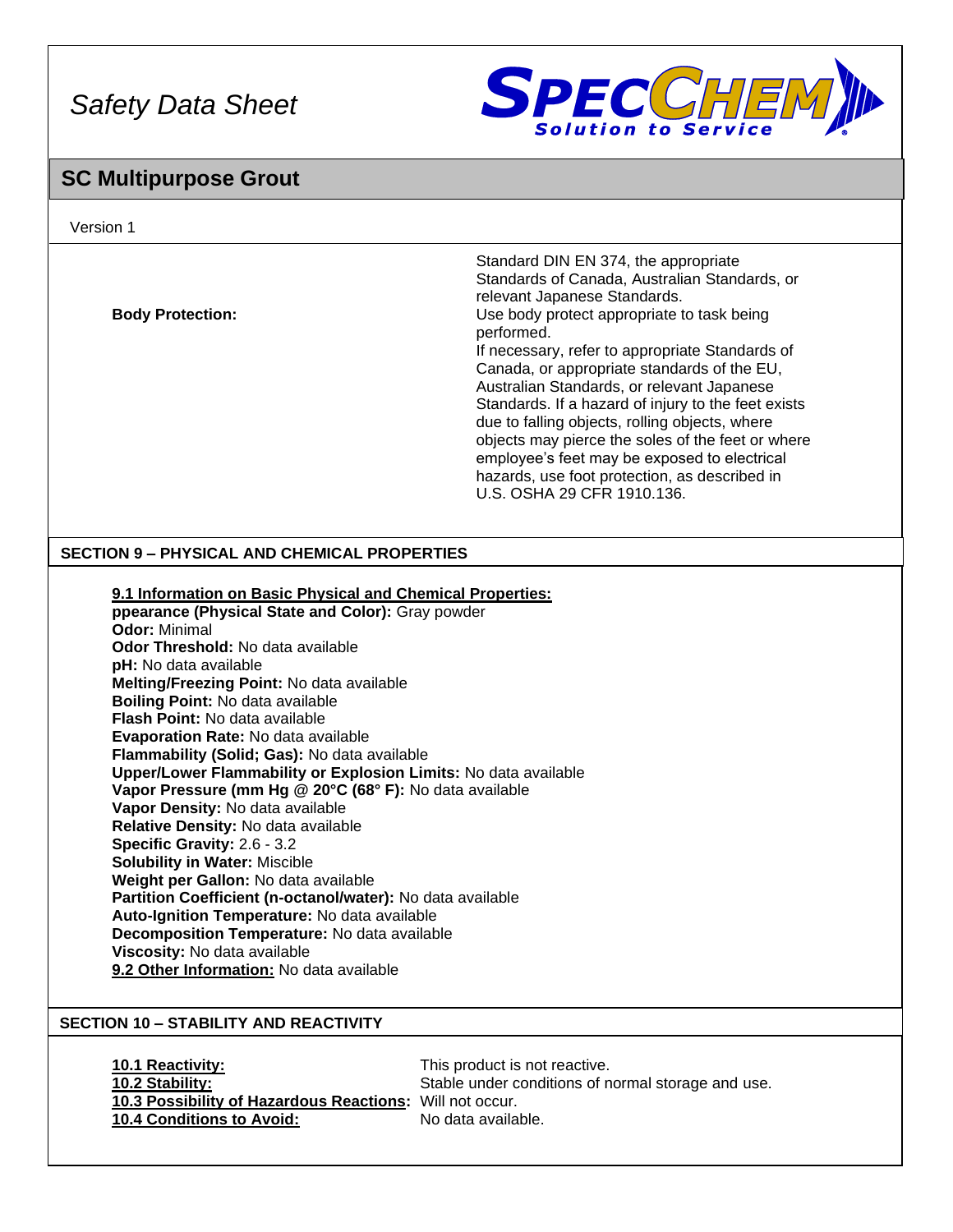

# Version 1 **SC Multipurpose Grout 10.5 Incompatible Substances:** Hydrogen fluoride. **10.6 Hazardous Decomposition Products:** No data available. **11.1 Information on Toxicological Effects: Toxicity Data:** Naphthalene 91-20-3 | LD50 Oral – Rat | 490 mg/kg Crystalline Silica (Quartz/ Silica Sand 14808-60-7 **Suspected Cancer Agent:** Naphthalene (CAS 91-20-3) and Crystalline Silica (Quartz)/Silica Sand is found on one or more of the following lists: FEDERAL OSHA Z LIST, NTP, IARC, or CAL/OSHA and therefore is considered to be a cancer-causing agent by these agencies. **Irritancy:** Skin, eye, and respiratory irritant. **Sensitization to the Product:** This product is expected to cause skin sensitization. **Germ Cell Mutagenicity:** This product does not contain ingredients that are suspected to be a germ cell mutagenic. **Reproductive Toxicity:** This product is not expected to be a human reproductive toxicant. **Toxicity 12.1 Toxicity:** No data available **12.2 Persistence and Degradability:** No specific data available on this product. **12.3 Bioaccumulative Potential:** No specific data available on this product. **12.4 Mobility in Soil:** No specific data available on this product. **12.5 Results of PBT and vPvB Assessment:** No specific data available on this product. **12.6 Other Adverse Effects:** No data available **12.7 Water Endangerment Class:** At present, there are no ecotoxicological assessments for this product. **13.1 Waste Treatment Methods:** Waste disposal must be in accordance with appropriate U.S. Federal, State, and local regulations, those of Australia, EU Member States and Japan.<br>Not determined **13.2 EU Waste Code: 14.1 U.S. Department of Transportation (DOT) Shipping Regulations:** *This product is classified (per 49 CFR 172.101) by the U.S. Department of Transportation, as follows.* **SECTION 14 - TRANSPORTATION INFORMATION SECTION 13 – DISPOSAL CONSIDERATIONS SECTION 12 – ECOLOGICAL INFORMATION SECTION 11 – TOXICOLOGY INFORMATION**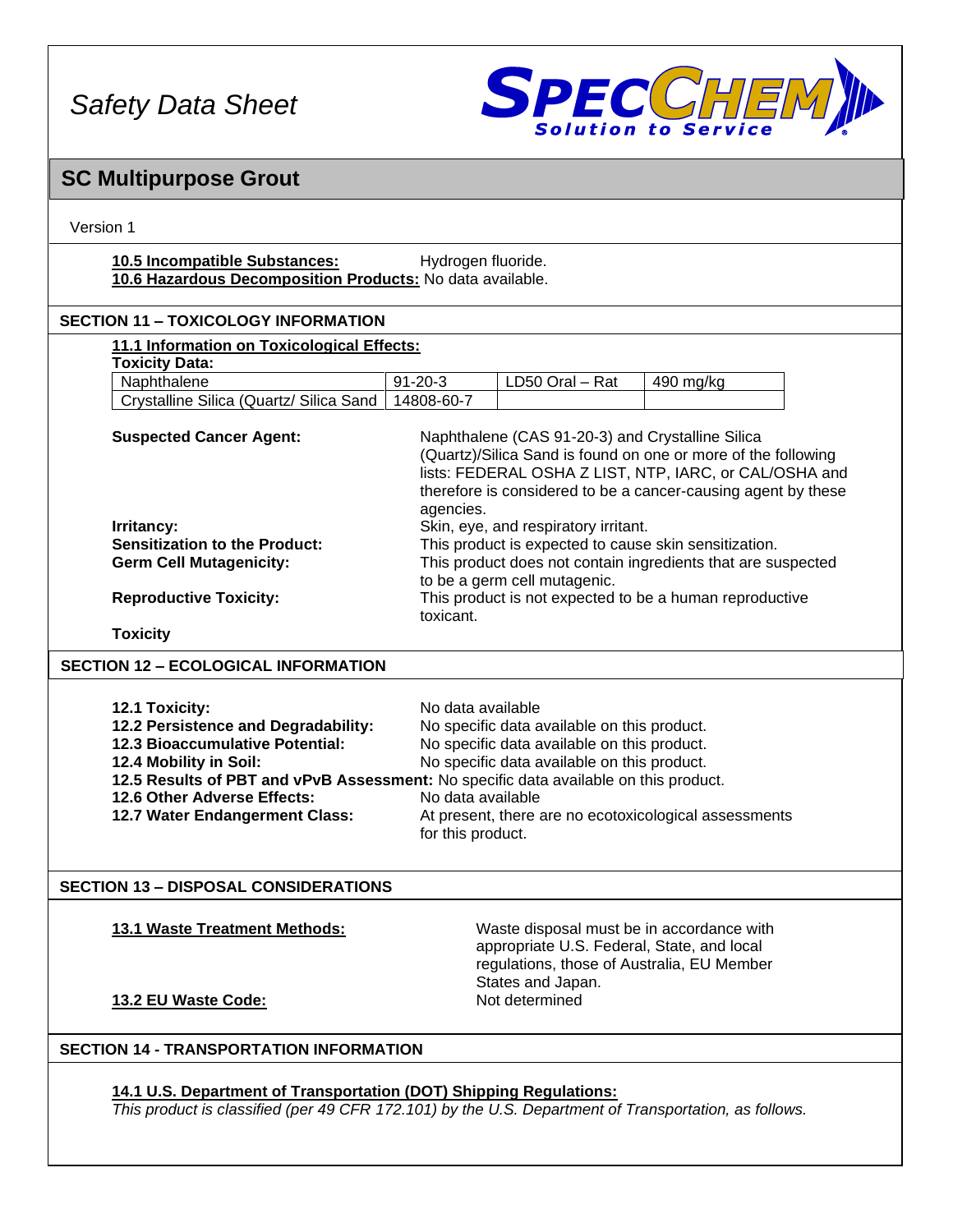

# **SC Multipurpose Grout**

#### Version 1

| <b>UN Identification Number:</b>             | Not applicable                                       |
|----------------------------------------------|------------------------------------------------------|
| <b>Proper Shipping Name:</b>                 | Not regulated                                        |
| <b>Hazard Class Number and Description:</b>  | Not applicable                                       |
| <b>Packing Group:</b>                        | Not applicable                                       |
| <b>DOT Label(s) Required:</b>                | Not applicable                                       |
| <b>North American Emergency</b>              |                                                      |
| <b>Response Guidebook Number:</b>            | Not applicable                                       |
| <b>14.2 Environmental Hazards:</b>           |                                                      |
| <b>Marine Pollutant:</b>                     | The components of this product are not designated by |
|                                              | the Department of Transportation to be Marine        |
|                                              | Pollutants (49 CFR 172.101, Appendix B).             |
| <b>14.3 Special Precaution for User:</b>     | None                                                 |
| 14.4 International Air Transport Association |                                                      |
| <b>Shipping Information (IATA):</b>          | Not regulated.                                       |
| 14.5 International Maritime Organization     |                                                      |
| <b>Shipping Information (IMO):</b>           |                                                      |
| <b>UN Identification Number:</b>             | Not applicable                                       |
| <b>Proper Shipping Name:</b>                 | Not regulated                                        |
| <b>Hazard Class Number and Description:</b>  | Not applicable                                       |
| <b>Packing Group:</b>                        | Not applicable                                       |
| <b>EMS-No:</b>                               | Not applicable                                       |
|                                              |                                                      |

### **SECTION 15 – REGULATORY INFORMATION**

#### **15.1 Safety, Health and Environmental Regulations Specific for the Substance or Mixture:** United States Regulations:

#### **U.S. SARA Reporting Requirements:**

The components of this product are not subject to the reporting requirements of Sections 302, 304, and 313 of Title III of the Superfund Amendments and Reauthorization Act. **U.S. SARA 311/312:**

Acute Health: Yes; Chronic Health: Yes; Fire: No; Reactivity; No **U.S. CERCLA Reportable Quantity:**

None

**U.S. TSCA Inventory Status:**

The components of this product are listed on the TSCA Inventory or are exempted from listing. **Other U.S. Federal Regulations:**

None known

**California Safe Drinking Water and Toxic Enforcement Act (Proposition 65):**

This product does contain "Silica, crystalline", which is on the Proposition 65 Lists.

**15.2 Canadian Regulations: Canadian DSL/NDSL Inventory Status:** Components are DSL Listed, NDSL Listed and/or are exempt from listing **Other Canadian Regulations:** Not applicable **Canadian Environmental Protection Act (CEPA) Priorities Substances Lists:** This product has been classified in accordance with the hazard criteria of the Controlled Products Regulations and the MSDS contains all of the information required by those regulations.